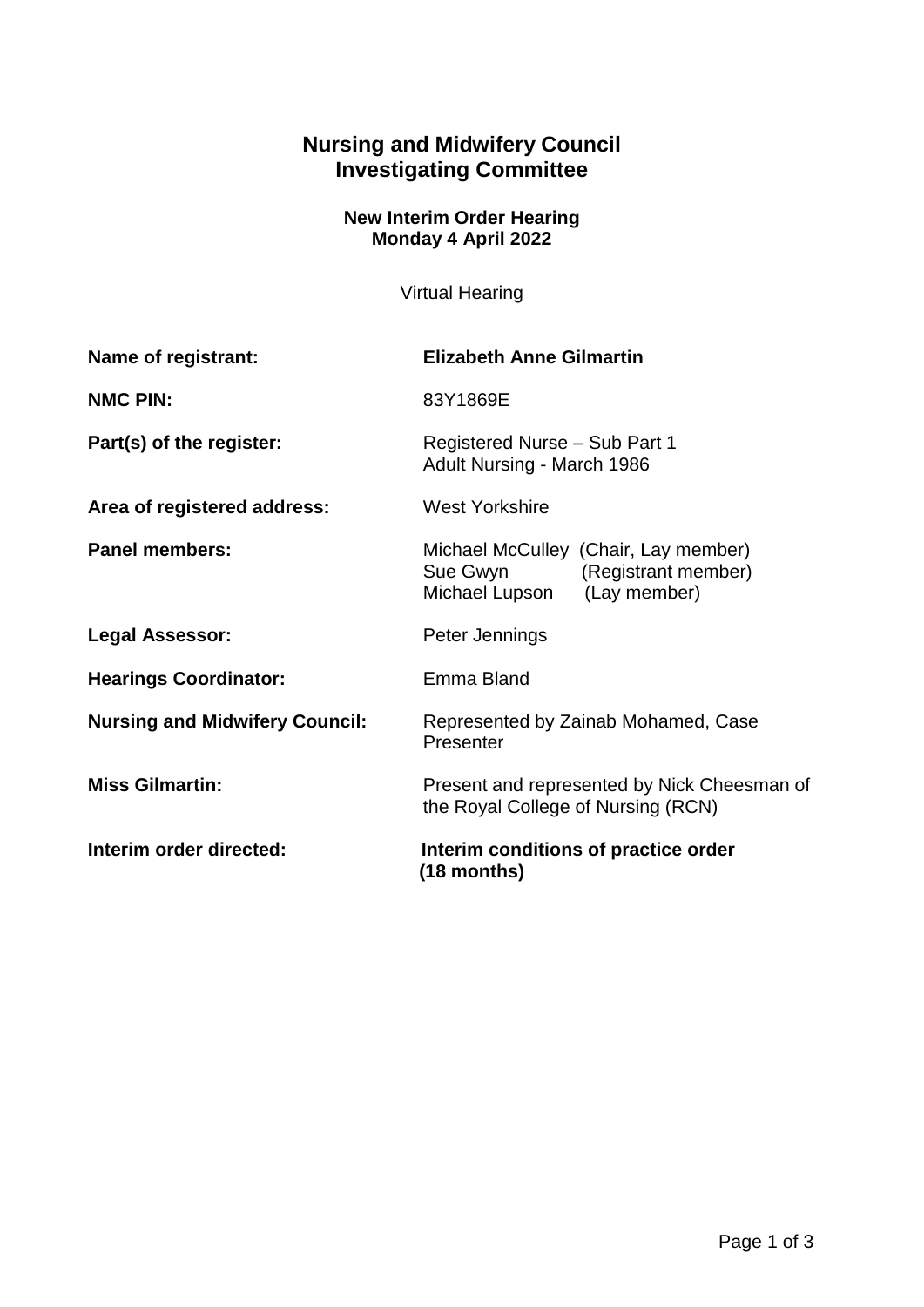## **Decision and reasons on interim order**

The panel decided to make an interim conditions of practice order for a period of 18 months.

For the purposes of these conditions, 'employment' and 'work' mean any paid or unpaid post in a nursing, midwifery or nursing associate role. Also, 'course of study' and 'course' mean any course of educational study connected to nursing, midwifery or nursing associates.

- 1. You must restrict your nursing practice to one substantive employer, namely, your current employer Bradford District Care Trust.
- 2. You must keep the NMC informed about anywhere you are working by:
	- a) Telling your case officer within seven days of accepting or leaving any employment.
	- b) Giving your case officer your employer's contact details.
- 3. You must keep the NMC informed about anywhere you are studying by:
	- a) Telling your case officer within seven days of accepting any course of study.
	- b) Giving your case officer the name and contact details of the organisation offering that course of study.
- 4. You must immediately give a copy of these conditions to:
	- a) Bradford District Care Trust.
	- b) Any agency you apply to or are registered with for work.
	- c) Any employers you apply to for work (at the time of application).
	- d) Any establishment you apply to (at the time of application), or with which you are already enrolled, for a course of study.
- 5. You must tell your case officer, within seven days of your becoming aware of: